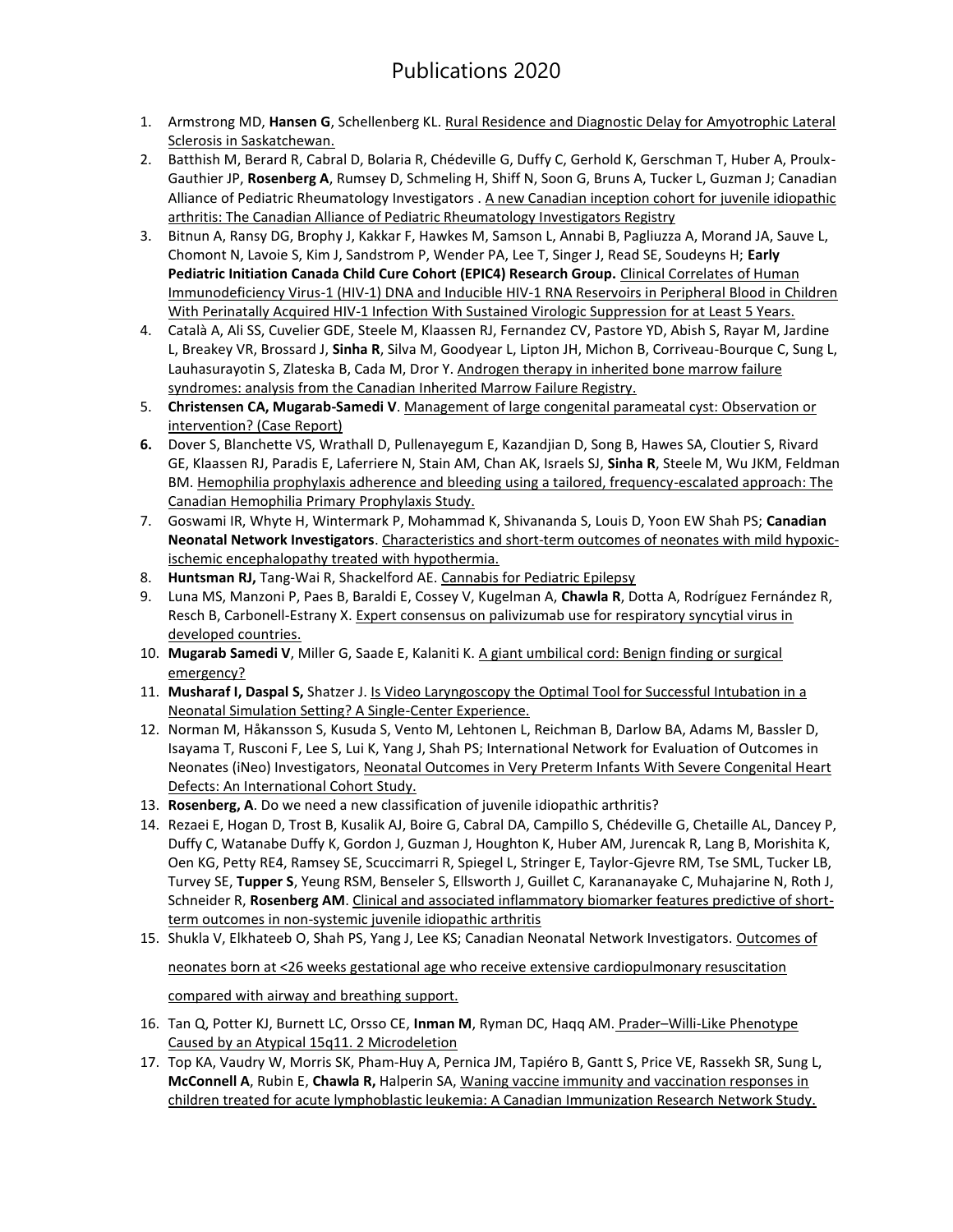## Publications 2020

- 18. **Yau D**, Laver TW, Dastamani A, Senniappan S, Houghton JAL, Shaikh G, Cheetham T, Mushtaq T, Kapoor RR, Randell T, Ellard S, Shah P, Banerjee I, Flanagan SE. Using referral rates for genetic testing to [determine the incidence of a rare disease: The minimal incidence of congenital hyperinsulinism in the UK](https://www.ncbi.nlm.nih.gov/pubmed/32027664)  [is 1 in 28,389.](https://www.ncbi.nlm.nih.gov/pubmed/32027664)
- 19. **Yoo GHY, Mugarab-Samedi V, Hansen G, Miller G, Givelichian L, Kalaniti K, Daspal S**, [Rare cause of](https://www.ncbi.nlm.nih.gov/pubmed/32123567)  [emergency in the first week of life: congenital hepatoblastoma \(case report\).](https://www.ncbi.nlm.nih.gov/pubmed/32123567)
- 20. Ajamian F, Ilarraza R, Wu Y, Morris K, Odemuyiwa SO, Moqbel R**, Adamko DJ. C**[CL5 persists in RSV stocks](https://jlb.onlinelibrary.wiley.com/doi/abs/10.1002/JLB.4MA0320-621R?af=R)  [following sucrose-gradient purification](https://jlb.onlinelibrary.wiley.com/doi/abs/10.1002/JLB.4MA0320-621R?af=R)
- 21. **Barbour-Tuck** B, Boyes N, Tomczak CR, Lahti D, Baril C, **Pockett C**, **Runalls S**, **Kakadekar A, Pharis S,**  Bradley TJ, Wright KD, Erlandson MC, A Cardiovascular Disease Risk Factor in Children With Congenital [Heart Disease: Unmasking Elevated Waist Circumference -](https://pubmed.ncbi.nlm.nih.gov/32429858/?from_single_result=A+Cardiovascular+Disease+Risk+Factor+in+Children+With+Congenital+Heart+Disease%3A+Unmasking+Elevated+Waist+Circumference+-+A+CHAMPS%2A+Study+%2ACHAMPS%3A+Children%27s+Healthy-Heart+Activity+Monitoring+Program+in+Saskatchewan&expanded_search_query=A+Cardiovascular+Disease+Risk+Factor+in+Children+With+Congenital+Heart+Disease%3A+Unmasking+Elevated+Waist+Circumference+-+A+CHAMPS%2A+Study+%2ACHAMPS%3A+Children%27s+Healthy-Heart+Activity+Monitoring+Program+in+Saskatchewan) A CHAMPS Study CHAMPS: Children's Healthy-[Heart Activity Monitoring Program in Saskatchewan](https://pubmed.ncbi.nlm.nih.gov/32429858/?from_single_result=A+Cardiovascular+Disease+Risk+Factor+in+Children+With+Congenital+Heart+Disease%3A+Unmasking+Elevated+Waist+Circumference+-+A+CHAMPS%2A+Study+%2ACHAMPS%3A+Children%27s+Healthy-Heart+Activity+Monitoring+Program+in+Saskatchewan&expanded_search_query=A+Cardiovascular+Disease+Risk+Factor+in+Children+With+Congenital+Heart+Disease%3A+Unmasking+Elevated+Waist+Circumference+-+A+CHAMPS%2A+Study+%2ACHAMPS%3A+Children%27s+Healthy-Heart+Activity+Monitoring+Program+in+Saskatchewan)
- 22. Català A, Ali SS, Cuvelier GDE, Steele M, Klaassen RJ, Fernandez CV, Pastore YD, Abish S, Rayar M, Jardine L, Breakey VR, Brossard J, **Sinha R**, Silva M, Goodyear L, Lipton JH, Michon B, Corriveau-Bourque C, Sung L, Lauhasurayotin S, Zlateska B, Cada M, Dror Y. Androgen therapy in inherited bone marrow failure syndromes: [analysis from the Canadian Inherited Marrow Failure Registry.](https://pubmed.ncbi.nlm.nih.gov/32128787/)
- 23. DiLabio J, Zwicker JG, Sherlock R, **Daspal S**, Shah PS, Shah V; Canadian Neonatal Network and Canadian Neonatal Follow-Up Network. [Maternal age and long-term neurodevelopmental outcomes of preter](https://pubmed.ncbi.nlm.nih.gov/32694856/)m infants < 29 [weeks gestational age.](https://pubmed.ncbi.nlm.nih.gov/32694856/)
- 24. Gordon L, Teunissen PW, Jindal-Snape D, Bates J, Rees CE, Westerman M, **Sinha R**, van Dijk A. [An international](https://pubmed.ncbi.nlm.nih.gov/32150488/)  [study of trainee-trained transitions: Introducing the transition-to-trained-doctor \(T3D\) model.](https://pubmed.ncbi.nlm.nih.gov/32150488/)
- 25. Harting I, Al-Saady M, Krägeloh-Mann I, Bley A, Hempel M, Bierhals T, Karch S, Moog U, Bernard G, **Huntsman R**, van Spaendonk RML, Vreeburg M, Rodríguez-Palmero A, Pujol A, van der Knaap MS, Pouwels PJW, Wolf NI. [POLR3A](https://pubmed.ncbi.nlm.nih.gov/31940116/)  [variants with striatal involvement and extrapyramidal movement disorder.](https://pubmed.ncbi.nlm.nih.gov/31940116/)
- 26. Isayama T, Kusuda S, Reichman B, Lee SK, Lehtonen L, Norman M, Adams M, Bassler D, Helenius K, Hakansson S, Yang J, Jain A, Shah PS; **International Network for Evaluating Outcomes of Neonates (iNeo) Investigators.** [Neonatal](https://pubmed.ncbi.nlm.nih.gov/32145968/)  [Intensive Care Unit-Level Patent Ductus Arteriosus Treatment Rates and Outcomes in Infants Born](https://pubmed.ncbi.nlm.nih.gov/32145968/)  [Extremely Preterm.](https://pubmed.ncbi.nlm.nih.gov/32145968/)
- 27. **Holbird S, Holt T, Shaw A, Hansen G.** [Noninvasive ventilation for pediatric interfacility transports: a](https://pubmed.ncbi.nlm.nih.gov/32405709/)  [retrospective study.](https://pubmed.ncbi.nlm.nih.gov/32405709/)
- 28. **Holt T, Parker K, Shaw A, Hansen G.** [Serial Clinical Scoring to Assess Transported Pediatric Patients.](https://pubmed.ncbi.nlm.nih.gov/32501885/)
- 29. Khan A, Lim H, **Almubarak S**. [Importance of Prompt Diagnosis in Pediatric Epilepsy Outcomes](https://pubmed.ncbi.nlm.nih.gov/32504870/)
- 30. **Oluwole O**, Rennie DC, Lawson JA. [Clinical and complete remission of asthma among schoolchildren](https://www.annallergy.org/article/S1081-1206(20)30330-6/fulltext)
- 31. **Oluwole O**, Rennie DC, Goodridge D, Blackburn D, Penz E, Litzenberger T, Cockcroft D, Lawson JA. [Urban-rural](https://pubmed.ncbi.nlm.nih.gov/32353407/)  [Differences in Healthcare Utilization and Prescription Filling for Childhood Asthma](https://pubmed.ncbi.nlm.nih.gov/32353407/)
- 32. **Oluwole O**, Rennie DC, Afanasieva A, Lawson JA. [Personal and early life factors associated with new-onset](https://www.ncbi.nlm.nih.gov/pubmed/31906746)  [asthma, remission, and persistence of asthma in a 2-year follow-up of schoolchildren](https://www.ncbi.nlm.nih.gov/pubmed/31906746)
- 33. **Oluwole O**, Rennie DC, Goodridge D, Blackburn D, Litzenberger T, Penz E, Lawson JA. [The course of asthma: A](https://onlinelibrary.wiley.com/doi/abs/10.1002/ppul.24881)  [population‐based 10‐year study examining asthma remission in children diagnosed with asthma in](https://onlinelibrary.wiley.com/doi/abs/10.1002/ppul.24881)  [preschool](https://onlinelibrary.wiley.com/doi/abs/10.1002/ppul.24881)
- 34. Shafey A, Bashir RA, Shah P, Synnes A, Yang J, Kelly EN; **Canadian Neonatal Network and Canadian Neonatal Follow-Up Network Investigators.** [Outcomes and resource usage of infants born at ≤ 25 weeks gestation in Canada.](https://pubmed.ncbi.nlm.nih.gov/32549735/)
- 35. Shah PS, Rau S, Yoon EW, Alvaro R, da Silva O, Makary H, Claveau M, Lee SK; **Canadian Neonatal Network (CNN) Investigators.** [Actuarial Survival Based on Gestational Age in Days at Birth for Infants Born at <26](https://pubmed.ncbi.nlm.nih.gov/32474028/) Weeks of [Gestation.](https://pubmed.ncbi.nlm.nih.gov/32474028/)
- 36. Stinson JN, Lalloo C, Hundert AS, Campillo S, Cellucci T, Dancey P, Duffy C, Ellsworth J, Feldman BM, Huber AM, Johnson N, Jong G, Oen K, **Rosenberg AM**, Shiff NJ, Spiegel L, Tse SML, Tucker L, Victor JC. [Teens Taking Charge: A](https://pubmed.ncbi.nlm.nih.gov/32723728/)  [Randomized Controlled Trial of a Web-Based Self-Management Program With Telephone Support for](https://pubmed.ncbi.nlm.nih.gov/32723728/)  [Adolescents With Juvenile Idiopathic Arthritis.](https://pubmed.ncbi.nlm.nih.gov/32723728/)
- 37. Tam J, Tran D, Bettinger JA, Moore D, Sauvé L, Jadavji T, **Tan B**, Vaudry W, Halperin SA, Top KA, the Canadian Immunization Monitoring Program Active Investigators. [Review of pediatric encephalitis and encephalopathy](https://www.sciencedirect.com/science/article/pii/S0264410X20305193)  cases following immunization [reported to the Canadian Immunization Monitoring Program Active](https://www.sciencedirect.com/science/article/pii/S0264410X20305193)  [\(IMPACT\) from 1992 to 2012](https://www.sciencedirect.com/science/article/pii/S0264410X20305193)